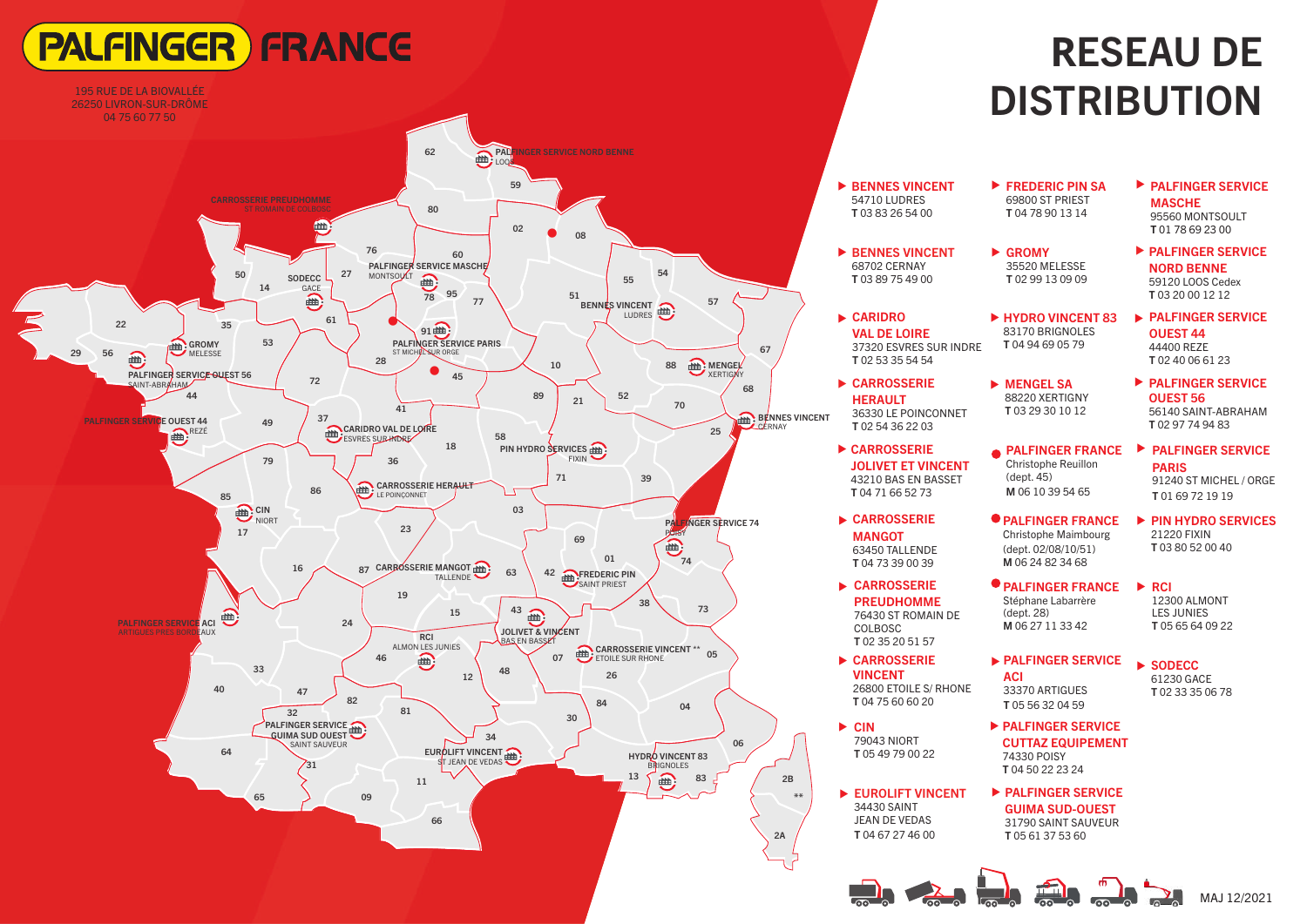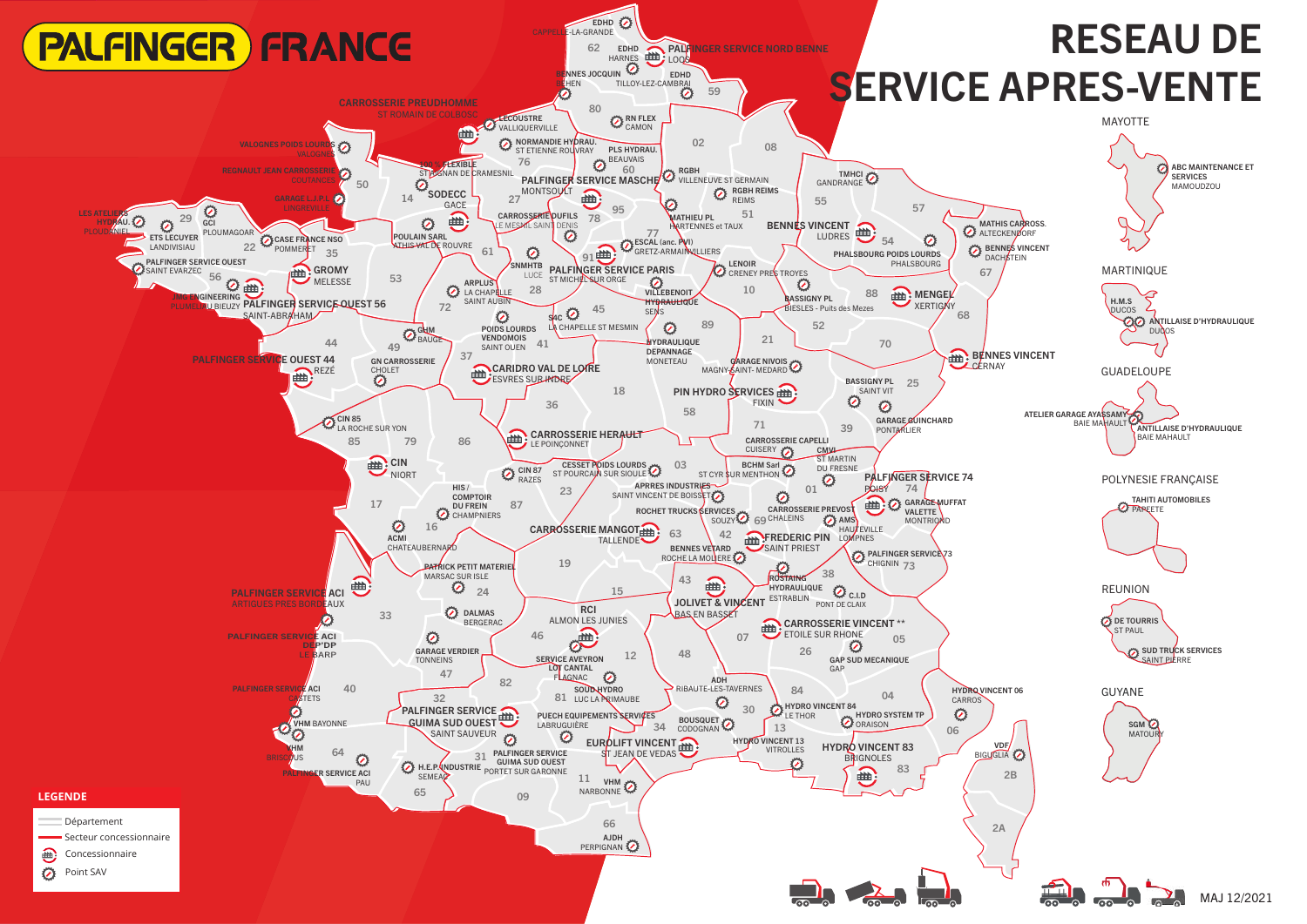### RESEAU SAV



| AIN (01)                                                                      | <b>AUBES (10)</b>                                                                                 |  |
|-------------------------------------------------------------------------------|---------------------------------------------------------------------------------------------------|--|
| AMS<br>$\bullet$<br>ZA La Cornella<br>01110 HAUTEVILLE LOMPNES<br>T0474400026 | <b>ETS LENOIR</b><br>2 rue des Saules I ZAC des Source<br>10150 CRENEY PRES TROYES<br>T0325762690 |  |
| <b>BCHM Sarl</b><br>$\bullet$                                                 | <b>AUDE (11)</b>                                                                                  |  |
| 486 route de Vonnas<br>01380 ST CYR SUR MENTHON<br>T0385304021                | <b>VHM</b><br>ZI La Coupe I Avenue Paul<br>Sabatier I 11100 NARBONNE                              |  |
| <b>CMVI</b><br>$\bullet$<br>ZA Les Pellants                                   | T0468428771                                                                                       |  |
| 01430 ST MARTIN DU FRESNE<br>T 04 74 75 74 69                                 | <b>AVEYRON (12)</b><br><b>R.C.I.</b>                                                              |  |
| <b>CARROSSERIE PREVOST</b><br>381 chemin des Vallières<br>01480 CHALEINS      | L'Etoile<br>12300 ALMONT LES JUNIES<br>T0565640922<br>www.bennes-rci.fr                           |  |
| T04 74 67 83 28 www.carrosserie-prevost.fr<br><b>AISNE (02)</b>               | <b>SOUD HYDRO</b><br>290 avenue de Rodez la                                                       |  |
| RGBH                                                                          | Primaube I 12450 LUC LA PRIMAUBE                                                                  |  |
| 113 Rue des moines<br>02200 VILLENEUVE ST GERMAIN                             | T0565684223<br>SERVICE AVEYRON LOT CANTAL<br>La Plangue                                           |  |
| T 03 23 59 24 82<br>www.rgbh.fr<br><b>MATHIEU PL</b>                          | 12300 FLAGNAC                                                                                     |  |
| ZA Le Plan de la Croix Rouge                                                  | T0565647448                                                                                       |  |
| 02210 HARTENNES et TAUX<br>T 03 23 55 21 98                                   | <b>BOUCHES-DU-RHÔNE (13)</b><br><b>HYDRO VINCENT 13</b>                                           |  |
| ALLIER (03)                                                                   | 38 avenue de Rome I ZI des<br>Estroublans I 13127 VITROLLES                                       |  |
| <b>CESSET POIDS LOURDS</b>                                                    | T 04 42 10 71 07 www.groupe-vincent.fr                                                            |  |
| La Carmone<br>03500 ST POURCAIN S/ SIOULE                                     | <b>CALVADOS (14)</b>                                                                              |  |
| T0470454079                                                                   | 100 % FLEXIBLE                                                                                    |  |
| ALPES-DE-HTE-PROVENCE (04)                                                    | 158 lieu dit la Jalousie<br>14540 SAINT AIGNAN DE CRAMESNIL                                       |  |
| <b>HYDRO SYSTEM TP</b><br>Zone Artisanale                                     | T 08 00 88 17 05 www.flexible-hydraulique-ifs.fr                                                  |  |
| 04700 ORAISON                                                                 | <b>CHARENTE (16)</b>                                                                              |  |
| T 04 92 79 94 74                                                              | ACMI                                                                                              |  |
| <b>HAUTES-ALPES (05)</b>                                                      | Route de Dizedon<br>16100 CHATEAUBERNARD                                                          |  |
| <b>GAP SUD MECANIQUE</b><br>1 rue des Genets                                  | T 05 45 82 18 96<br>www.acmi16.com                                                                |  |
| ZA les Eyssagnières I 05000 GAP                                               | <b>HIS/LE COMPTOIR DES FREINS</b><br>Zone de Fontanson I 518 rue                                  |  |
| T0492517698<br>www.gsm-05.fr<br><b>ALPES-MARITIMES (06)</b>                   | Merisiers I 16430 CHAMPNIERS<br>T 05 45 94 12 12                                                  |  |
| <b>HYDRO VINCENT 06</b>                                                       | <b>CORSE (20)</b>                                                                                 |  |
| Lotisssement industriel<br>1ère avenue - 6ème rue                             | <b>VDF</b>                                                                                        |  |
| 06510 CARROS                                                                  | ZI Utracone I Lot n°10<br>20620 BIGUGLIA                                                          |  |
| T 04 92 02 05 74<br>www.palfinger.fr                                          | T0495589558                                                                                       |  |
|                                                                               |                                                                                                   |  |

|                         | <b>CÔTE-D'OR (21)</b>                                                                                                              |   |
|-------------------------|------------------------------------------------------------------------------------------------------------------------------------|---|
|                         | <b>PIN Hydro Services</b><br>4 rue de Meuvain<br><b>21220 FIXIN</b><br>T0380520040<br>www.groupe-frederic-pin.fr                   | 曲 |
|                         | <b>GARAGE NIVOIS</b><br>Rue de Diion<br>21310 MAGNY-SAINT-MEDARD<br>T0380365061                                                    |   |
|                         | CÔTES-D'ARMOR (22)                                                                                                                 |   |
| 曲                       | <b>CASE France NSO (anc.TP Partners)</b><br>ZA de Pommeret I Rue Paul<br>Richet I 22120 POMMERET<br>T0296342322                    |   |
| s-rci.fr<br><b>IUBE</b> | GCI<br>Zone Bellevue<br>22970 PLOUMAGOAR<br>T0296110000                                                                            |   |
|                         | <b>DORDOGNE (24)</b>                                                                                                               |   |
|                         | <b>DALMAS</b><br>Lombardini La Merille<br>24100 BERGERAC<br>T0553271414                                                            |   |
|                         | <b>PATRICK PETIT MATERIEL</b><br>Avenue de l'industrie<br>24430 MARSAC SUR L'ISLE<br>T 05 53 54 32 48 www.petitpatrickmateriel.com |   |
| icent.fi                | <b>DOUBS (25)</b>                                                                                                                  |   |
|                         | <b>GARAGE GUINCHARD</b><br>34 rue Arago<br>25300 PONTARLIER<br>T0381395099                                                         |   |
| ESNIL<br>que-ifs.fr     | <b>BASSIGNY P.L.</b><br><b>RN 73</b><br>25410 SAINT VIT<br>T0381586994<br>www.bassigny.com                                         |   |
|                         | <b>DRÔME (26)</b>                                                                                                                  |   |
| 16.com                  | <b>CARROSSERIE VINCENT</b><br>530 route du Parquet<br><b>26800 ETOILE</b><br>T0475606020<br>www.groupe-vincent.fr                  | 曲 |
|                         | EURE-ET-LOIR (28)                                                                                                                  |   |
|                         | <b>SNMHTB</b><br>9 rue de Fontenay<br><b>28110 LUCE</b><br>T0237285252                                                             |   |

| <b>FINISTÈRE (29)</b>                                                                                                | ILLE-ET-VILAINE (35)                                                                                                                  |
|----------------------------------------------------------------------------------------------------------------------|---------------------------------------------------------------------------------------------------------------------------------------|
| PALFINGER SERVICE OUEST 56,<br>29170 SAINT EVARZEC                                                                   | <b>CARROSSERIE GROMY</b><br>Rue du Rotoir I Parc Confortland<br>35520 MELESSE                                                         |
| T0297749483<br>www.palfinger.fr                                                                                      | T0299130909<br>www.gromy.fr                                                                                                           |
| <b>LES ATELIERS HYDRAULIQUES,</b><br>6 rue Rolland Garros<br>29260 PLOUDANIEL<br>T0298837577                         | <b>INDRE (36)</b><br><b>CARROSSERIE HERAULT</b><br>Allée des Sablons                                                                  |
| <b>ETS LECUYER</b><br>Rue du Pontic<br>29400 LADIVISIAU                                                              | 36330 LE POINCONNET<br>T 02 54 36 22 03 www.carrosserieherault.fr<br><b>INDRE-ET-LOIRE (37)</b>                                       |
| T0298680212                                                                                                          | <b>CARIDRO VAL DE LOIRE</b>                                                                                                           |
| <b>GARD (30)</b>                                                                                                     | 10 All, Rolland Pilain I ZA Even<br>Parc I 37320 ESVRES SUR INDRE                                                                     |
| <b>BOUSQUET</b><br>ZA 210 chemin du Moulin Roul<br>30920 CODOGNAN                                                    | T 02 53 35 54 54 www.caridrovaldeloire.fr<br><b>ISÈRE (38)</b>                                                                        |
| T0466350148<br><b>ADH</b><br>10 route d'Alès<br>30720 RIBAUTE LES TAVERNES                                           | <b>CID</b><br>5 rue Lavoisier<br>38800 PONT DE CLAIX<br>T 04 76 24 38 38 www.groupe-vincent.fr                                        |
| T0466257315<br><b>HAUTE-GARONNE (31)</b><br>PAL SERVICE - GUIMA SUD OUEST                                            | <b>ROSTAING HYDRAULIQUE</b><br>ZA du Rocher<br>38780 ESTRABLIN<br>T0474859883                                                         |
| 1150 Chemin de Bordevielle<br>31790 SAINT SAUVEUR                                                                    | <b>LANDES (40)</b>                                                                                                                    |
| T 05 61 37 53 60 www.palfinger.fr<br>PAL SERVICE GUIMA SUD OUEST<br>1 Avenue de Palarin<br>31124 PORTET SUR GARONNE  | <b>PALFINGER SERVICE - ACI CASTETS</b><br>4 Allée des Mousquetaires<br>Local 2 & 3   40260 CASTETS<br>T0558586806<br>www.palfinger.fr |
| T 05 61 72 88 29<br>www.palfinger.fr                                                                                 | LOIR-ET-CHER (41)                                                                                                                     |
| <b>GIRONDE (33)</b><br>PALFINGER SERVICE - ACI LE BARP<br>Zone Artisanale Eyrialis<br>33114 LE BARP                  | POIDS LOURDS VENDOMOIS<br>ZI Avenue St Exupéry<br>41100 SAINT OUEN<br>T0254772290                                                     |
| T 05 56 88 63 25<br>www.palfinger.fr                                                                                 | <b>LOIRE (42)</b>                                                                                                                     |
| <b>PALFINGER SERVICE - ACI</b><br>ZI d'Artigues<br>33370 ARTIGUES PRES BORDEAUX<br>T 05 56 32 04 59 www.palfinger.fr | <b>BENNES VETARD</b><br>9 rue Pierre Madiginier<br>42230 ROCHE LA MOLIERE<br>T 04 77 90 27 95 www.groupe-frederic-pin.                |
| <b>HERAULT (34)</b>                                                                                                  |                                                                                                                                       |
| <b>EUROLIFT VINCENT</b><br>1 rue Louis Breguet<br>34430 ST JEAN DE VEDAS<br>T0467274600<br>www.groupe-vincent.fr     | <b>APRRES INDUSTRIES</b><br>937 route Pont Maréchal<br>42120 SAINT VINCENT DE BOISSET<br>T 04 77 67 82 56 www.aprres-industries.com   |